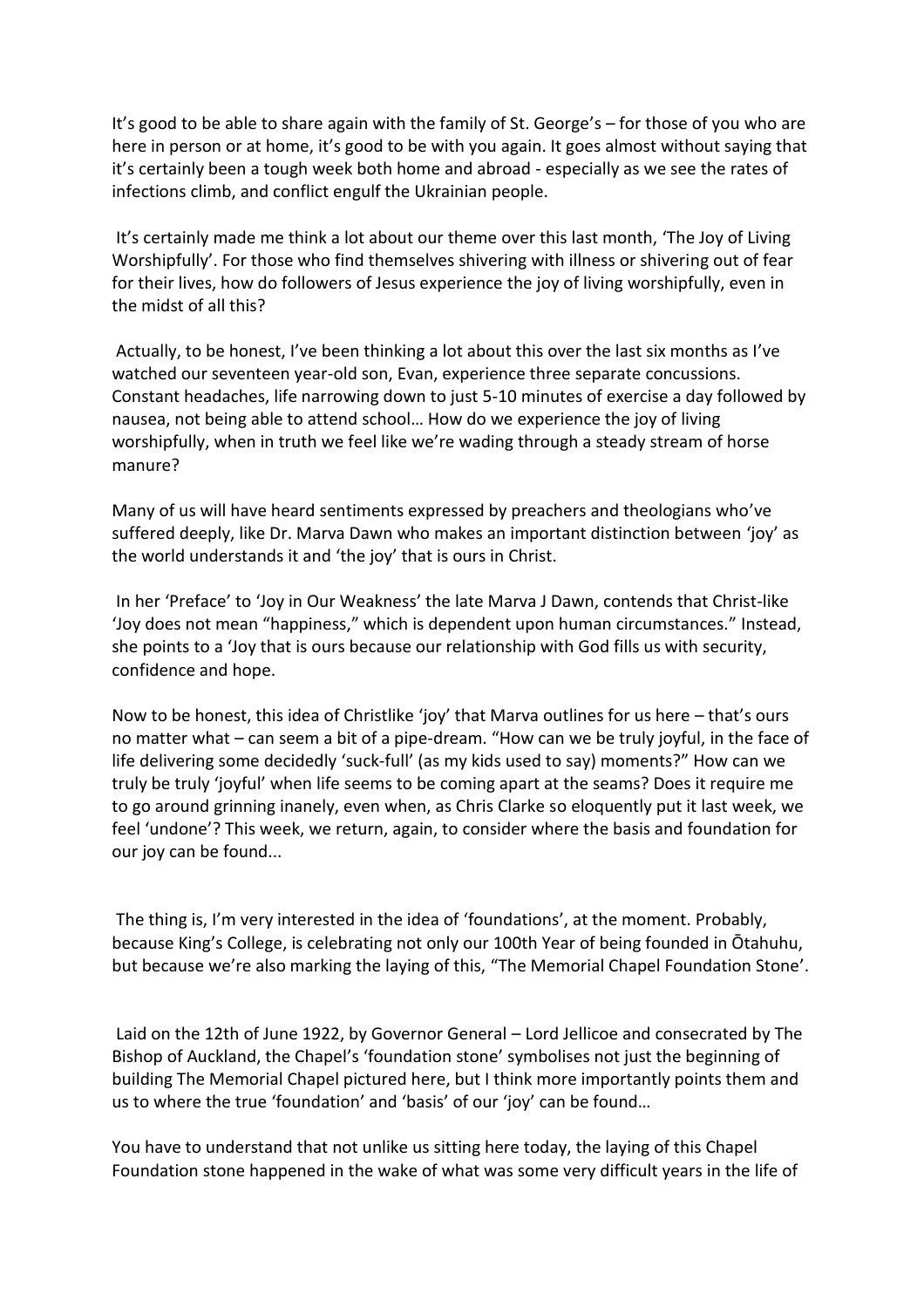the College. For the two thousand people gathered to see it laid on that perfect autumnal day on the 12th of June 1922, lay a story of even greater tragedy…

Some of you will know that during the period of the Great War, 1914-1918, the College lost a total of 109 Old Boys, including three former Head Boys, and two staff members; close on double the numbers of people gathered here today. 1 in 10 Old Boys that went to fight, never came back.

It was a heavy and sobering loss…

But it was during these dark days, that we hear that the then Headmaster, Charles Thomas Major, had a vision:

 '… During these years,' says V F Maxwell – long-serving staff member, 'I think Mr Major saw a vision. He saw a great college of stately buildings, erected around a chapel, dedicated to the Glory of God and hallowed to the memories of its old boys who had died in battle. This chapel should be a testimony to the purpose and ideals of the school…'

A vision of a Memorial Chapel… not built to become some 'empty religious monument', but be a place that inspired generations of young people, to live lives that made the world a better place - built on what they believed to be the firm foundation – the foundation stone of Jesus Christ, his life, his words, his example…

In the parable that we've just heard read to us from St Matthew, chapter 7, Jesus speaks to a Jewish world that knew the 'real wisdom' of building their homes, their lives on a solid foundation rather than on shifting sands. This carpenter-come-Rabbi, Jesus, who has an eye for the practical, knows that when the storms of life come our way, we need to have built on a firm foundation - Jesus' own words, put into practice. When the storms of life hits us out of nowhere, whether it be Covid 19, or a personal loss, a sudden illness or a broken relationship what can we rely upon? WHO CAN WE RELY UPON?

 What's interesting to me is that today 'foundation stones', in architecture, have become largely ceremonial - detailing when and who laid it, and these other sorts of details. But in ancient times the 'foundation stone' was originally THE first stone that was laid, and it was THE point of reference for all the other stones and bricks that were laid upon it…

 And it's why St Paul in his first letter to the Corinthian church, chapter 3, verse 11 describes Jesus as THE foundation … He is the foundation stone upon which, we might build our lives, and take our reference point from…

11 For no one can lay any foundation other than the one already laid, which is Jesus Christ.

 The second of our two Gospel readings from St Matthew gives us a practical illustration of what setting Jesus as our foundation of looks like. We see how Jesus - as we heard from Chris last week, walks across the stormy waters – appearing to the disciples as a ghost. But there's a difference in today's version of events from St Matthew–namely Peter's plucky reply.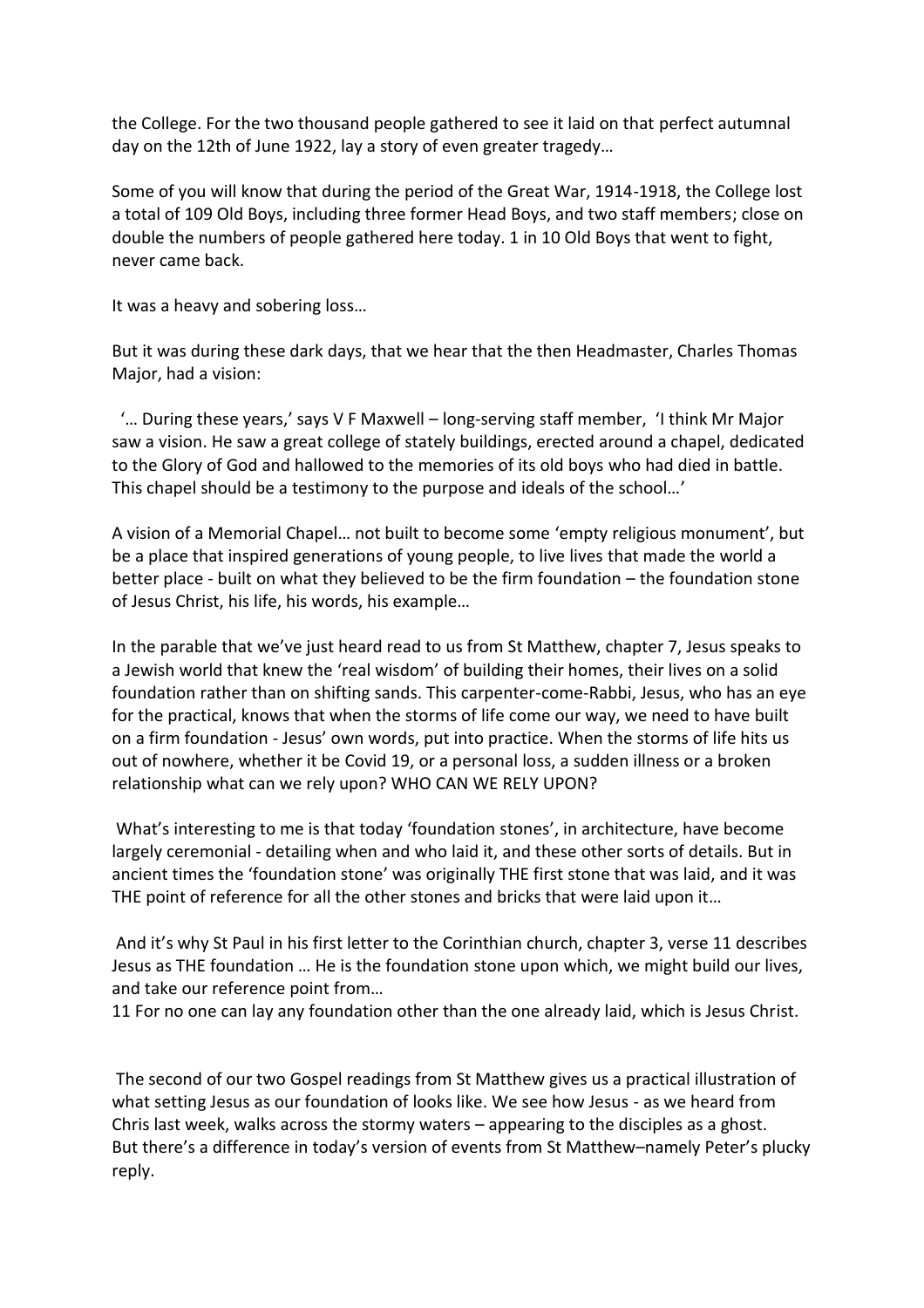## 28 "Lord, if it's you, tell me to come to you on the water."

Now for those of us who know this disciple, it's not uncommon to hear Peter in the Gospels shooting off his mouth off… But even for Simon Peter what he's calling out to Jesus, must've caused the other disciples to have thought he'd lost his marbles. 'Get out of the boat and walk on water…? If they were Irish, they'd tell him straight, 'Get back in the boat. You'll be drowned, ya idjeet!' You see, the Jewish people believed that such storms were whipped up by malevolent spirits. Being in a storm in a boat was one thing; being out on the water, in a storm was madness.

But there's something about Peter that sees in Jesus something else that no-one else does… You see, as Peter steps out on what anyone else would think is a heaving ocean, he seems to recall that walking across the water is no ordinary person. It's the One who's just fed five thousand people with what amounts to a couple of tuna sandwiches… Since calling Peter in Matthew chapter 4, we've seen him heal a man with leprosy and a centurion's servant, calm another storm, restore two demon-possessed men, forgive and heal a paralysed man...You get the picture.

Peter is being called not just by anyone… If it's the same Jesus who has done all this, then surely the One who now beckons him out of the boat, who has called him according to His purposes, can be trusted and won't let Him go…And as Peter steps out, he begins walking towards Jesus not just on water, but onto the very words, the very promises of Jesus that have become for Peter the firm foundation on which he depends. See, Jesus and His words are entirely dependable.

What's interesting is that this picture of faith quickly changes. No sooner is Peter off surfing barefoot on the waves, in verse 30, we see his firm foundation built on Jesus begins to waiver. 'But when he saw the wind, he was afraid and, beginning to sink, cried out, "Lord save me.' The truth is we can all be overwhelmed by the reality of our circumstances The chronic diagnosis that tells us we're never going to be the same again. The loss of a family member or friend who's leaving… We too, like Peter can feel like we're sinking, by the ocean of discouragement that seems to be swallowing us whole… And then we hear these words of Jesus to Peter: 'You of little faith? Why did you doubt?'

 In short, Jesus is saying to Peter, and perhaps to us, 'Forget all the storm that's raging about you, and focus on me and my words. Trust in who I AM and what I say to you, not on your circumstances. Remember WHO it is with you…I love You, You are mine, I've got You and I've got this situation…' Even though you might not feel it, I am with you, however grim things look… I will not let You go, even though spiritual forces might be arrayed against you… Yes, you will have trouble in this life, but take heart… for I have overcome!

Jesus shows Peter, the disciples and us the deeper truth that – as the Lord of all creation He can be entirely trusted. Despite what this world throws at us, the TRUE REALITY IS JESUS AND WHAT HE HAS TO SAY ABOUT THINGS, THOUGH OUR CIRCUMSTANCES SEEM TO POINT OTHERWISE. It's a theme we hear St. Paul say time and again to the churches throughout the ancient world, especially the persecuted Church, when they find themselves squeezed and under pressure. Even though you cannot see it, The Lord is with you in this storm. He is with you in your difficulties. First Corinthians 4 reminds us: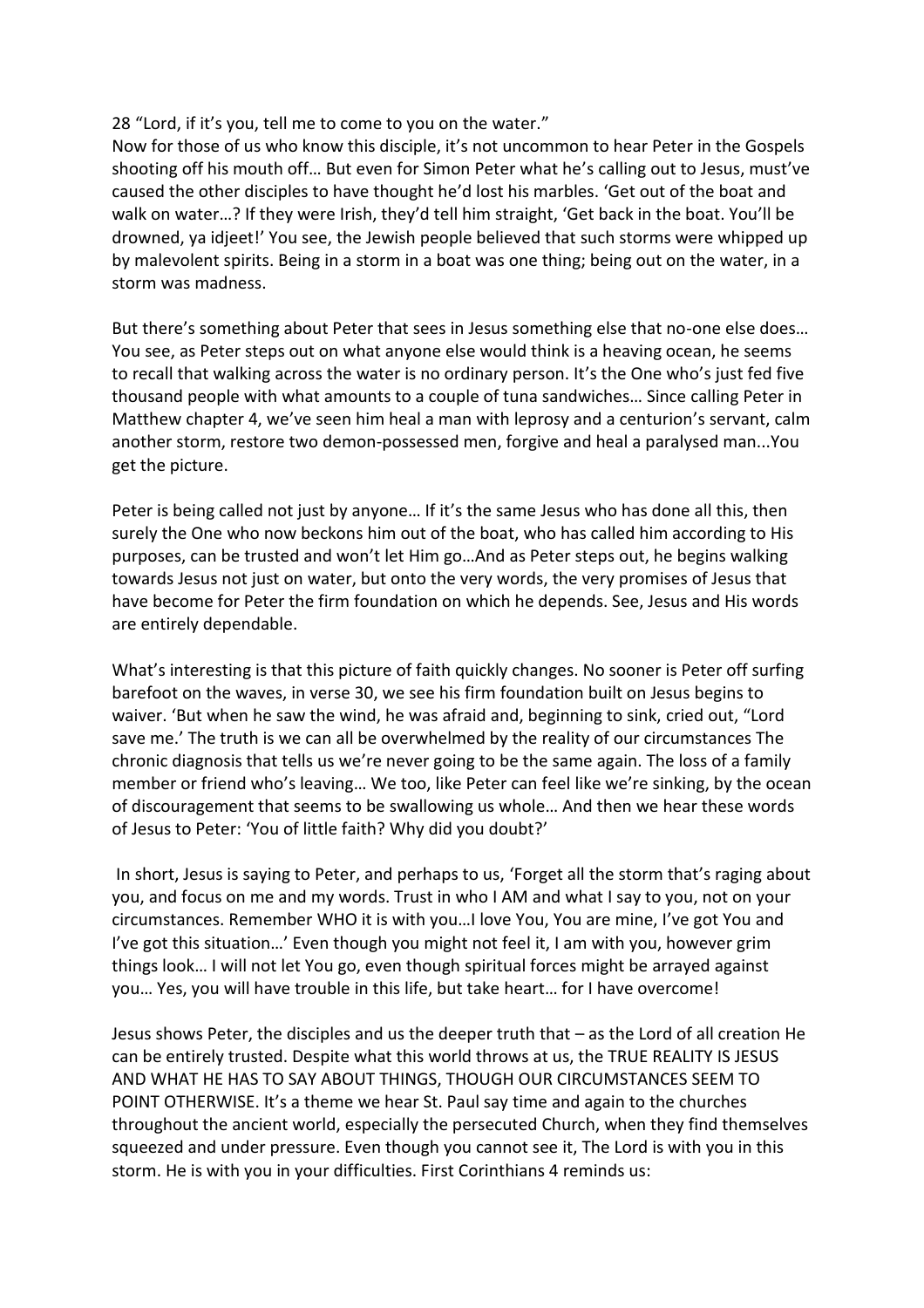16 Therefore we do not lose heart. Though outwardly we are wasting away, yet inwardly we are being renewed day by day. 17 For our light and momentary troubles, are achieving for us an eternal glory that far outweighs them all. 18 So we fix our eyes not on what is seen, but on what is unseen, since what is seen is temporary, but what is unseen is eternal.'

This kind of faith-filled approach leads us to worship… As we cling to Jesus and His words, to His reality, our gaze shifts and we realize who it is that has been with us all along. Verse 32, tells us, 'And when they climbed into the boat, the wind died down. Then those who were in the boat worshiped him, saying, 'Truly You are the Son of God.' They realised who it was that with them. That's what Jesus yearns for us, and I think is one of the biggest challenges we face as followers of Jesus – the capacity to look beyond the immediacy of our situation and say, 'Truly you are the Son of God', and who You are, what You say, what Your promise is the ultimate reality I am going to put my trust in.

I believe it's one of the key reasons, why Peter is able to get out of that boat in the first place while the others' stayed put… He has a strengthening relationship with Jesus, that is helping him see who Christ truly is. He does life with Jesus daily. He eats with Him, he fishes with Him, He went from town to town with Him; and finds His wisdom can be relied upon entirely, which leads to these deep revelations that lead him into worship, 'Truly you are the Son of God'. It's why when Peter was handed the responsibility of leading the Church in Jerusalem, after Christ's Ascension and was able to stand the squeeze of persecution. He knew His Lord... And that's our challenge, isn't it? To dwell so closely, every day in Jesus that when the storms of life come our way we're not trying to fabricate our faith in a howling gale. If you've ever been camping, you'll know the folly of trying to put a tent up in a storm?

 But by daily spending time with Jesus, through the spiritual practices of silence, soaking in His love, engaging with ancient practices like Lectio Divina that encourages us to dwell on the stories and words of Jesus in the Scriptures and respond to the call to live it out in our lives, our foundation on Jesus is built…It takes time. It takes effort, but it's the way of becoming firm in Christ.

What's interesting to me is that Peter was so anchored to Jesus, with his final breath Simon asks his captors to crucify Him upside down because he considered Himself unworthy of being crucified in the same manner as His Lord and Saviour. It's this close relationship of dependence upon Jesus, His presence, His words, His life, that ultimately provides a firm foundation upon which to stand and enables us to live worshipfully come what may. It's why the writer of Hebrews encourages the churches in chapter 12:

"And let us run with perseverance the race marked out for us, 2 fixing our eyes on Jesus the pioneer and perfecter of faith. For the joy set before him he endured the cross, scorning its shame, and sat down at the right hand of the throne of God.

I've seen this to be true in the last six months, as I've journeyed with my son Evan. Truth is, it's not my faith that's shone out as he's faced these concussions, but his quiet, convinced faith in Jesus that despite what he's going through, he is not alone and that the God He believes in, can be trusted - despite what his circumstances look like. What he's reminding me is that God is God, and that we are not, but that we can by degrees, be faithful even